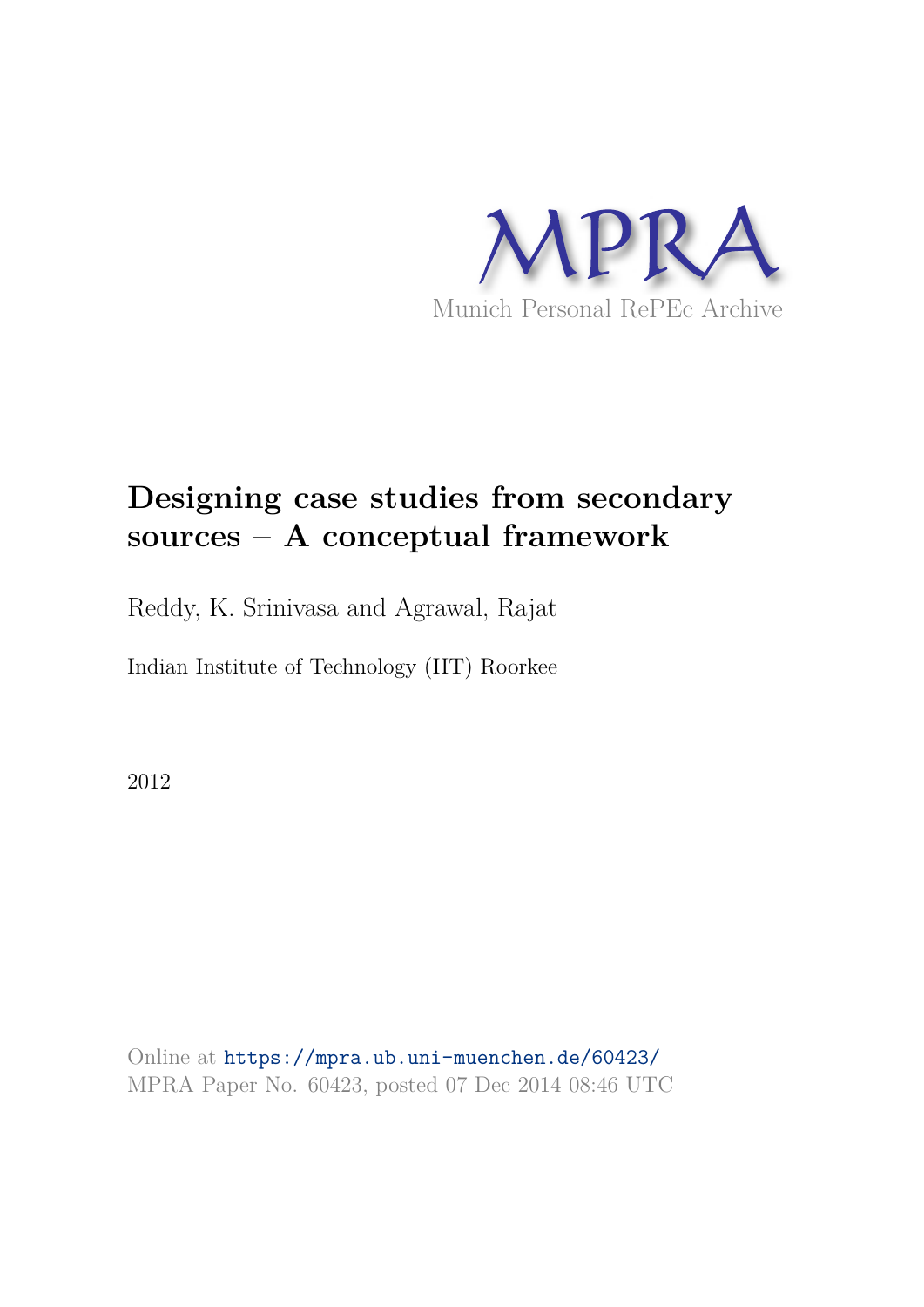# **Designing case studies from secondary sources – A conceptual framework**

# **K. Srinivasa Reddy**\*

Doctoral Student (PhD), Department of Management Studies Indian Institute of Technology Roorkee, Roorkee - 247667 Uttarakhand (India). Mobile: +919690033987; E-mail: [srinuddm@iitr.ernet.in;](mailto:srinuddm@iitr.ernet.in) [cssrinivasareddy@gmail.com](mailto:cssrinivasareddy@gmail.com)

# **Dr. Rajat Agrawal**

Assistant Professor, Department of Management Studies Indian Institute of Technology Roorkee, Roorkee - 247667 Uttarakhand (India). Phone: +91-1332-285-737; E-mail: [rajatfdm@iitr.ernet.in](mailto:rajatfdm@iitr.ernet.in) 

*\*Corresponding Author* 

## **Acknowledgements**

Authors are thankful to Editor-in-Chief and Editorial board of International Management Review (IMR) Journal for giving an opportunity to publish a case-preparatory guidelines manuscript. Thanks are due to anonymous reviewers for helpful comments on the earlier version. Mr. Reddy personally thank his chief supervisor Prof. Vinay K. Nangia for valuable research supervision.

## **Citation of this article in an APA style:**

Reddy, K. S., & Agrawal, R. (2012). Designing case studies from secondary sources – A conceptual framework. *International Management Review*, *8*(2), 63-70.

*Click on the following link to view/download the article from Journal Website.*  <http://usimr.org/IMR-2-2012/v8n212-art6.pdf>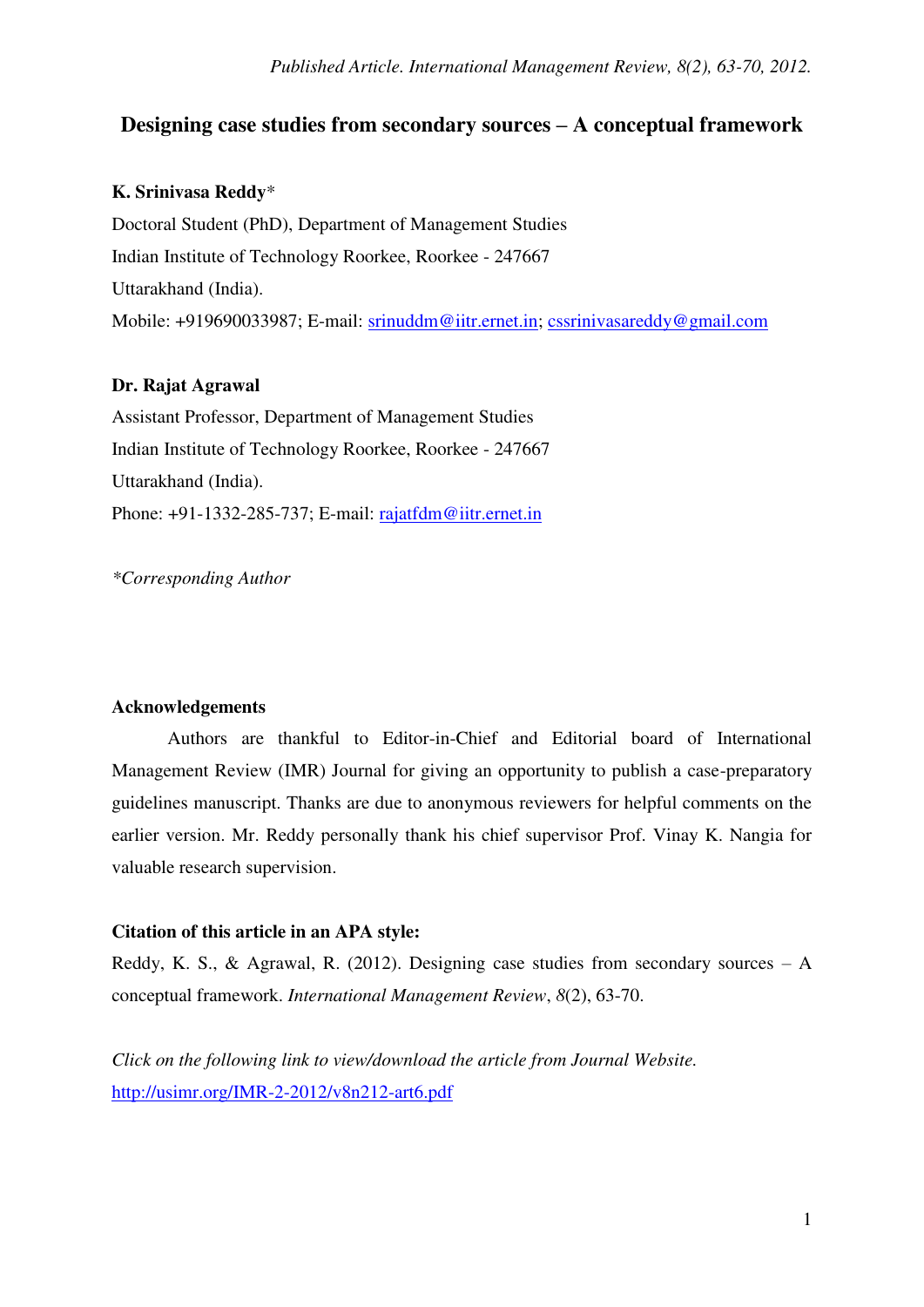# **Designing case studies from secondary sources – A conceptual framework**

## **Abstract**

**Purpose:** Liberalization and globalization had risen the opportunity to third world nations for the development of industry and educational standards. This paradigm inspires us to suggest a conceptual model for writing case studies, and encourage the faculty and instructors likely to apply the case learning method in management programs.

**Design/Methodology/Approach:** This paper has prepared from the viewpoint of faculty and researchers, and developed a conceptual framework for case writing.

**Findings:** The framework for writing Type II Case Studies would be great helpful to faculty, doctoral scholars and research consultants while teaching management theories effectively in a lecture theater. Exclusively, authors suggest case structure, and a list of reputed case publishing journals.

**Research limitations:** The conceptual study is written from the perspective of management studies and the same may apply for possible results in other areas like engineering, medical, political sciences, etc. with requisite modifications.

**Practical implications:** Faculty, senior researchers and budding scholars may apply the suggested conceptual framework while designing case studies from secondary sources. It also helps them in publishing literary work.

**Originality/Value:** This is an original attempt, to develop a conceptual framework for writing Type II Case Studies from the availability of authenticated secondary sources.

**Keywords:** Case study, secondary data, learning, teaching note, management education, management studies

**Paper type:** Conceptual paper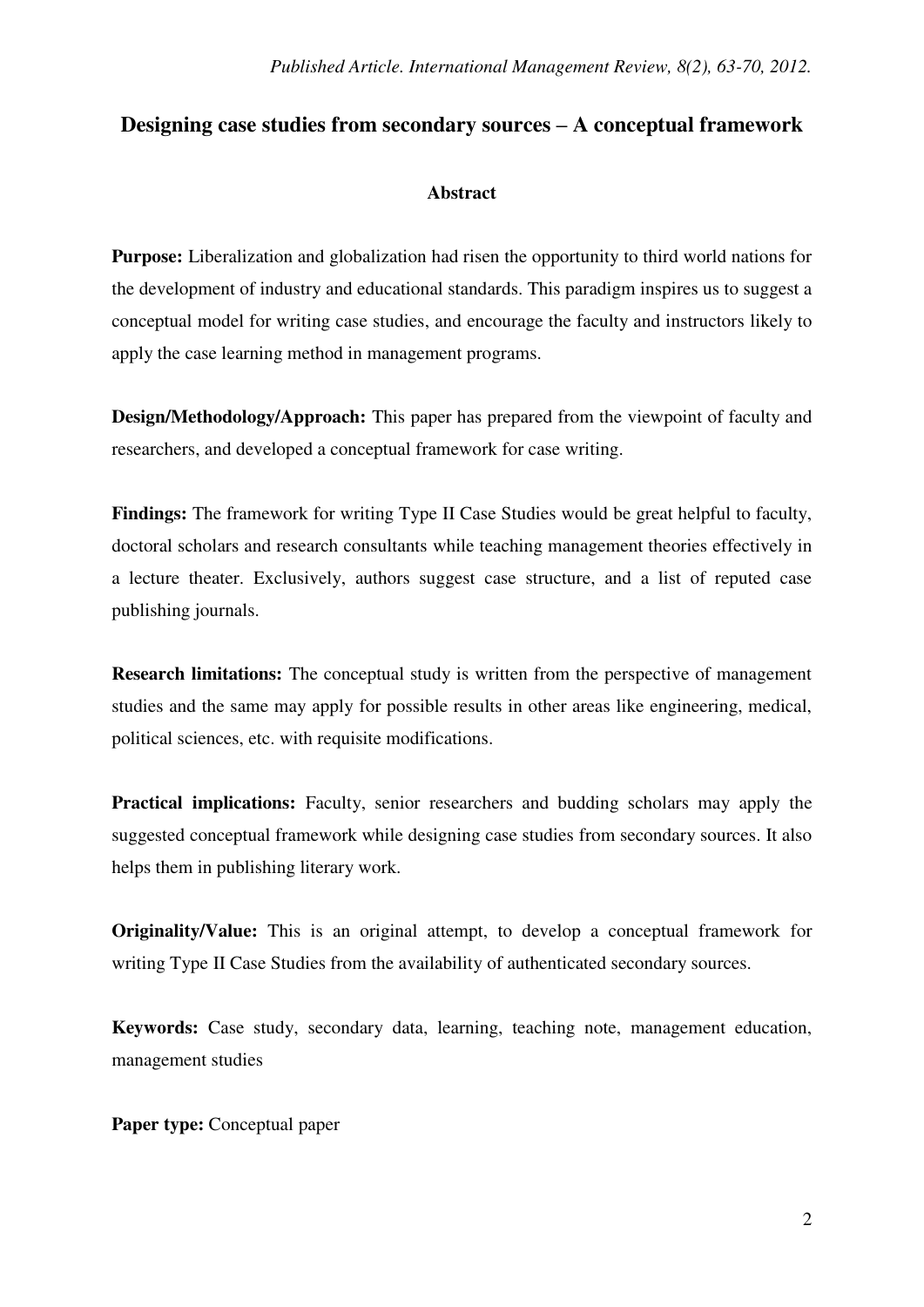#### **1. Introduction**

Management is an art, which design policies and guidelines; on the other hand, management is a science that deals with systematic decision-making (Burton & Thakur, 1995; Koontz & Weihrich, 2010). A well repute, and valuable contributors, like F.W. Taylor, Henry Fayol, and Peter F. Drucker and other well-known scholars define the word "management" in various contexts with different approaches, and explore multiple definitions (Ivancevich, Donnelly, & Gibson, 2003). Nevertheless, decision-making is a crucial aspect in management era, which affects the organization fortune. Most of the business decisions are typical in nature and decisive, however these are in the hands of human beings. Growing importance of management education, and rapid changes in industry with respect to products, technology, markets structures and so on, have been risen an opportunity that prone to be academia, consultants, researchers, and industry personnel in crafting course structure and teaching pedagogy, which would be suitable for industry requirements. Alternatively, businesses are crossing boundaries of nations, and continentals to establish and create a universal market consisting of vendors and customers.

Global business transactions and changing customer preferences have given likelihood to teach management theories, concepts and models through real life case studies. Historically, case method was born in medical studies and research that deals with human beings and animals. Thereafter, the focus of case method represents in behavioral, social and political sciences. Most of the contributors like Isidora, Dorde and Milovan (2010), Pamela and Susan (2008), and Yin (2003) have suggested different frameworks for conducting a case study research (CSR) in diverse subjects. CSR applies exclusively to build subject foundation, develop theories and concepts as a token of contribution to the existing literature. In the present scenario, companies are reserving, protecting, hiding, and un-disclosing the real facts of their business to the consultants, analysts and academic researchers. Hence, a media (e.g., tele, print, and web) has greater potential to grasp firm information, also relevant to industry and country. Taking this is an opportunity; our conceptual framework is suggested to design case studies form the available secondary based non-copyrighted and copyrighted information as well. These types of case studies are very well fitting with management notions and models. Therefore, we define these cases are *Type II Case Studies*. Contextually, case studies that have been written through face-to-face interviews are classified as *Type I Cases*, which are more realistic and expediency compare to Type II Cases. We also define that the case study has designed through field research is sorted as *Field Cases*. Field cases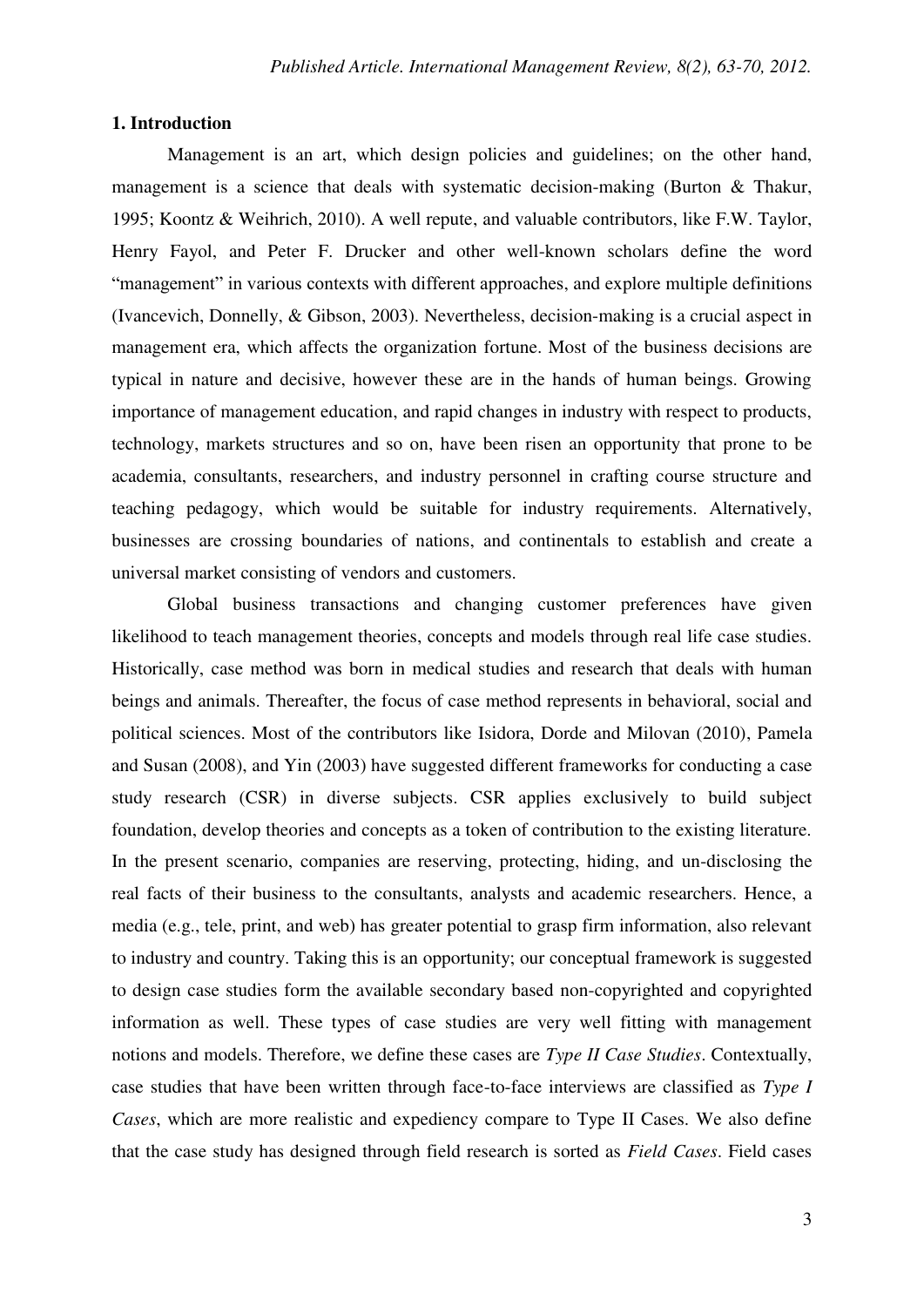are time consuming, and then require pragmatic research data that is more familiar in sciences.

To understand the inside citation (also called, in-text citation), readers may go through the following published cases in *Emerald Emerging Markets Case studies Collection*.

Bick, G., Luiz, J., & Townsend, S. (2011). MTN South Africa: one group, one vision and one brand. *Emerald Emerging Markets Case Studies (Marketing)*, Emerald Publishers. Nangia, V. K., Agarawal, R., Sharma, V., & Reddy, K. S. (2011). Conglomerate diversification through cross-continent acquisition: Vedanta weds Cairn India. *Emerald Emerging Markets Case Studies (Strategy)*, Emerald Publishers.

Thaker, K. (2011). General Motors India (2009). *Emerald Emerging Markets Case Studies (Strategy)*, Emerald Publishers.

The remaining study is organized as follows. Section 2 portrays the conceptual framework for designing the case studies, section 3 describes unique structure to write a teaching note, section 4 presents both pros and cons of secondary based case studies, and finally conclusions depict in section 5.

## **2. Conceptual framework – Designing case studies from secondary sources**

To achieve the objective of study, this section presents a conceptual framework for designing case studies from secondary sources. It suggests the process in a sequence, and describes various tips to be taken care while preparing Type II case studies. Figure 1 portrays the suggested notion in a flowchart.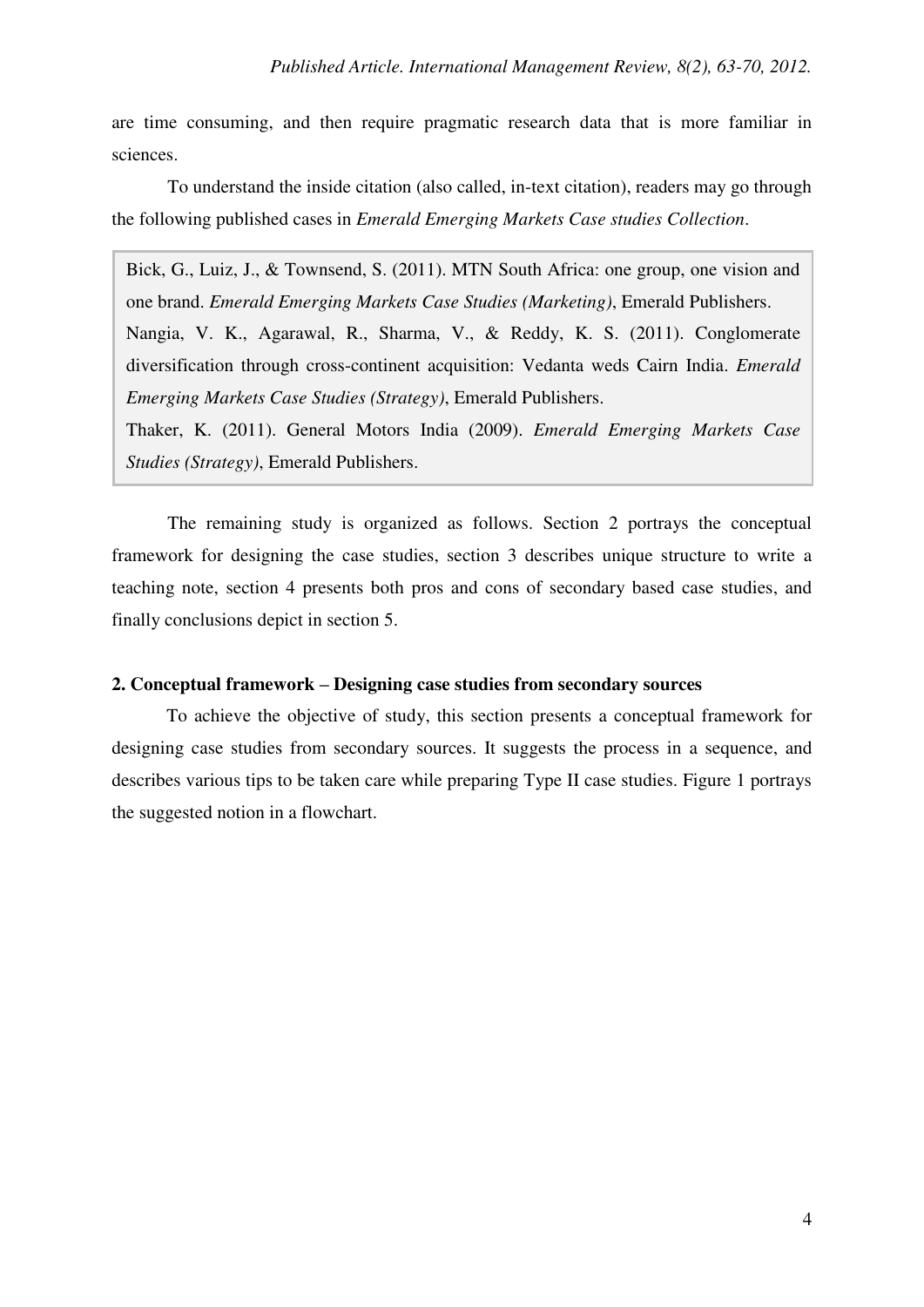

**Fig 1. Designing case studies from secondary sources**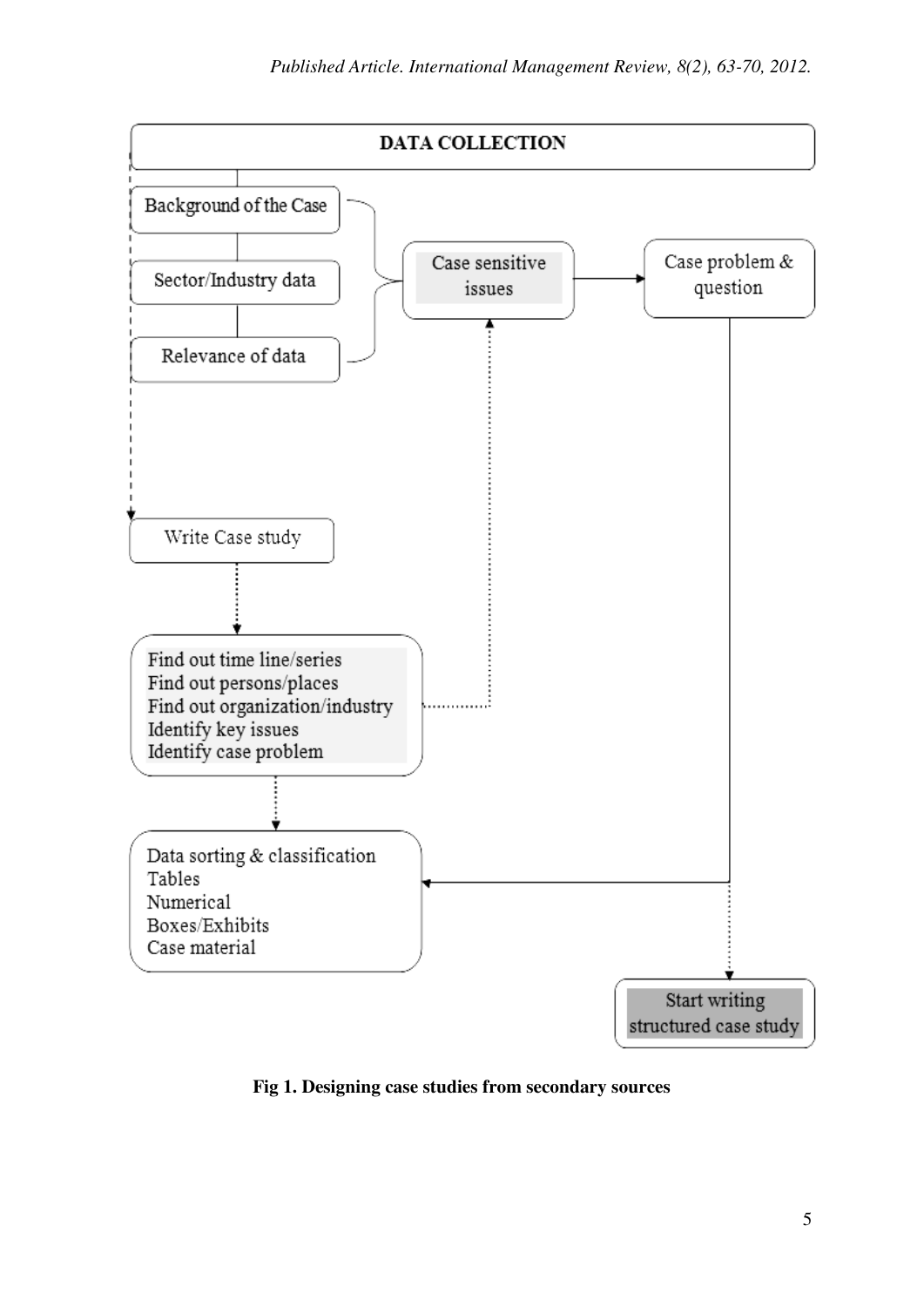#### *2.1 Select an area/elective:*

It is suggestible to pick any area of management, or others like political science, economy, industry, country news, culture, (or) it can be buzz topic/discussion of the week news. In few instances, interdisciplinary area topics are relevant that would act as a guide.

## *2.2 Collection of secondary data*

It is an extreme area and main course while designing Type II cases.

- Authors should inquire about secondary information whether it has copyrighted or freely accessible. If it is copyrighted, authors must quote the right citation.
- Further, they should also care about the quantity and quality of information that would be collected (*see Figure 2 for secondary sources*).
- While collecting data, authors are suggested to write each citation in any order (e.g., references style) and save in the separate file, for example, date wise and type of data.
- The final step in data collection helps the contributors to save time, which is presented in a data sorting and classification section. It is suggestible to keep the order of data by person, organization, time, location, and activity.



**Fig 2. Data collection – Secondary sources** 

#### *2.3 Data sorting and classification*

Case contributors are required to read the collected data, and mark the important lines by any shaded color for an easy understanding, conversely, it helps in a classification. After selecting the crucial data, the data can be classified as introduction part, body part, crucial part, additional information, teaching question, and case analysis. Generally, classification depends on the profundity, and broadness of the case.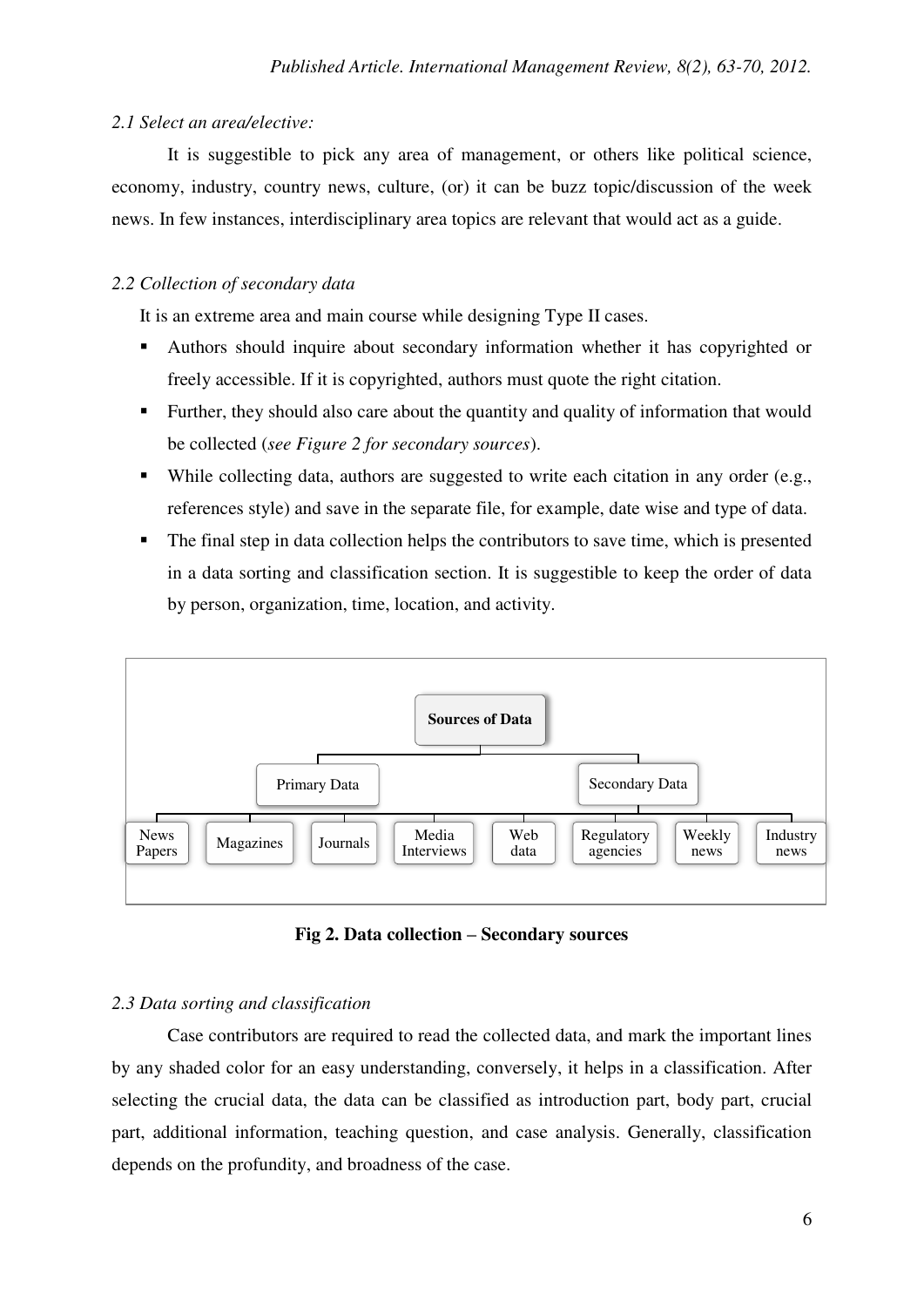#### *2.4 Writing first draft of the case*

According to data classification, authors must keep the select information in order, i.e. paragraph wise. Second, divide the entire text into paragraphs, multiple sentences, boxes, tables, graphs wherever it is necessary. Third, arrange the information in new file, and then name as a case-second draft. Fourth, it is necessary to read the entire case for more than twice or thrice to understand the case inputs. Finally, the case writer can proceed to write a casefinal draft.

#### *2.5 Beautification of the final draft of the case*

Before finalizing the case/final editing, contributors may follow the suggestions given below.

- Give a case-second draft to any two of your colleagues, one should be good in language, and other one in domain knowledge (we strongly recommend that this is an important action for first time case writers).
- Read the case, as you are a reviewer, and check the proper connection between the lines and paragraphs. If the connection is lacking, then link those sentences.
- Check the language grammatical mistakes because the information has collected from various sources, and it could possibly affect the soundness of words.
- Do not construct the case like a research article, commentary, or literature review. Therefore, case writers must design the case in a structured comportment (*see Appendix I*).
- Implement the suggestions recommended by internal reviewers, if any
- Read the case at least twice and point yourself, modifications if any
- Last but not least, beautify the case coloring lines, pictures, graphs, boxes, tables and exhibits. However, formatting should not be overly fashioned.

## **3. Teaching note**

The simplest way of teaching management/business case is to avoid unwanted theory, notes and over discussions. As noted, it is suggested to accommodate the case while preparing teaching or session plan for the next semester. Teaching note (TN) is the second facet of writing management case studies. In previous days, we observe that the business cases are accompanying by case discussions and questions. Changing time and environmental progress and its effect on business, remark the contributors to restructure the teaching note.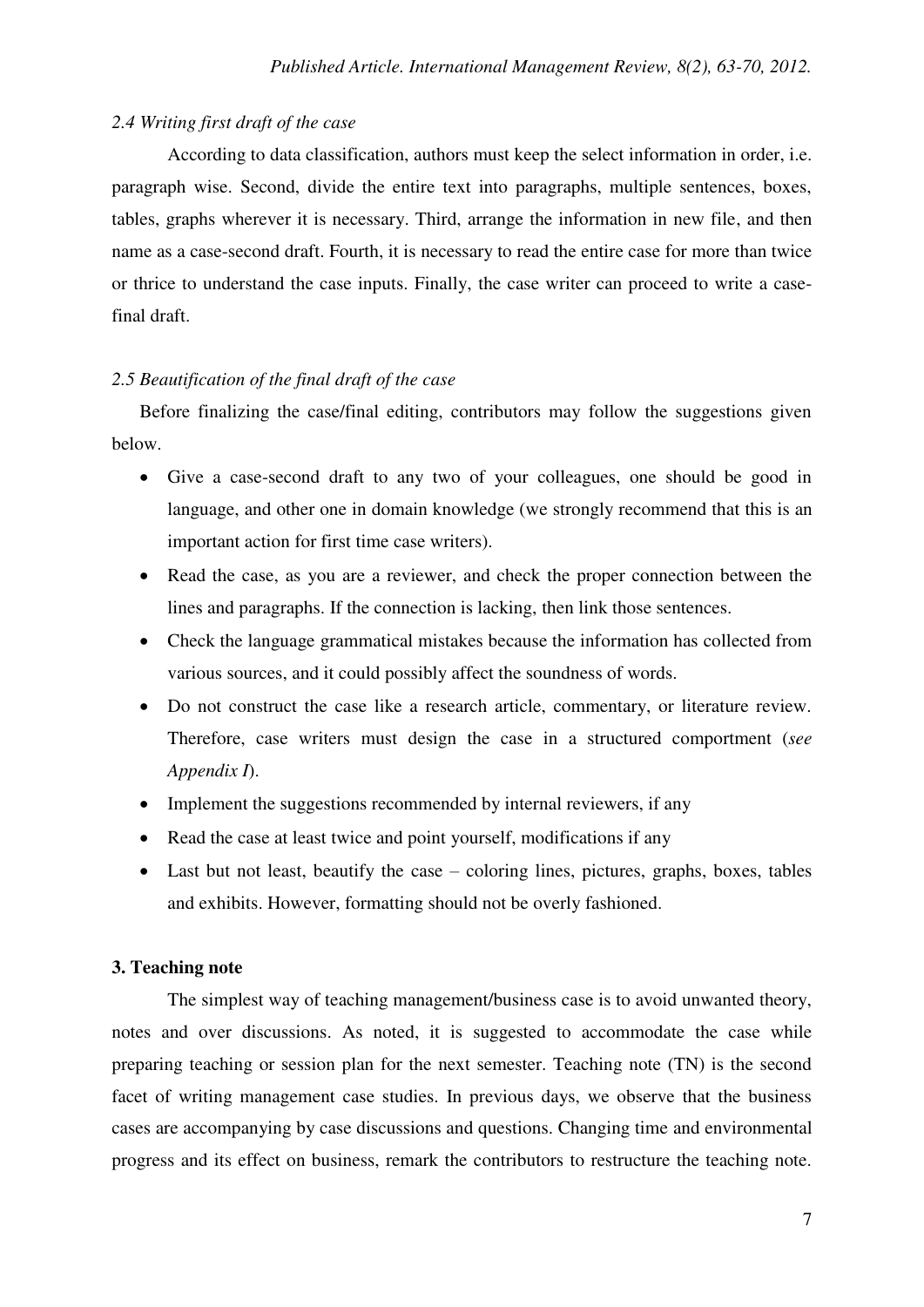Thus, a student could enhance practical functions while sitting in the lecture auditorium. Moreover, the following teaching note has written from the outlook of management literature. Besides, it would be a wallet to academic scholars and individual contributors in other disciplines.

TN must be well referred and written from the instructor's point of view. A good teaching note must inspire the faculty, and motivates him to deliver key points in the given case through diverse management theories and concepts. If the case belongs to finance, accounting, or any other technical subject, then the teaching note must provide case discussion, case analysis, and exercises with answers. As a result, faculty can deliver the case in good time with poise as well as answer the student queries. Figure 3 presents the outline that how to write an advanced teaching note. Subsequently, important elements have been discussed for an auxiliary inquiry.



**Fig 3. Conceptual framework – Teaching note**

As discussed above, it is proposed to use a triangular support while writing teaching note for case studies. TN is generally a mechanism for mock discussion, which is written on the paper. On the other hand, it is training capsule to the faculty and case instructors. The following steps are part of the TN.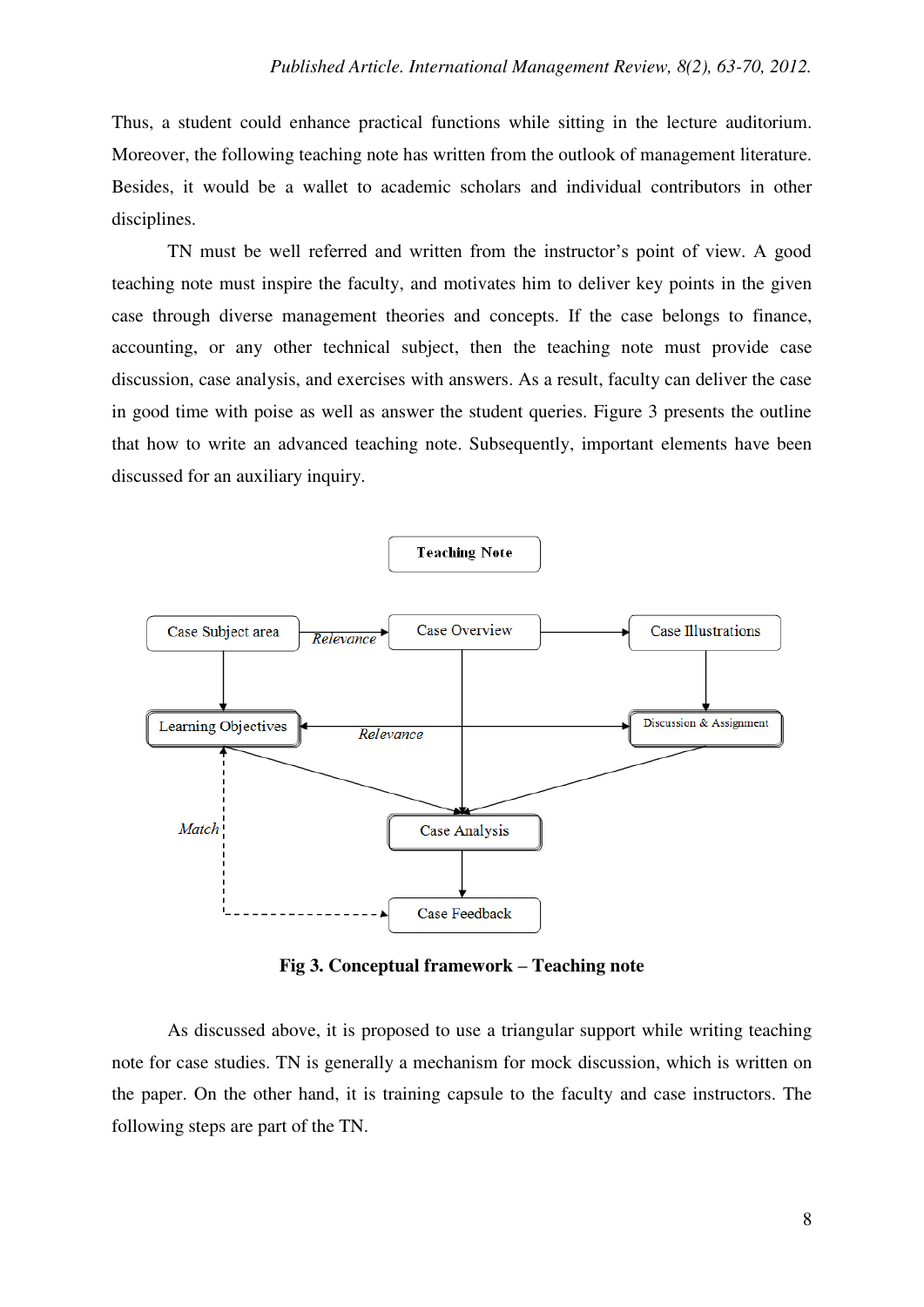#### *3.1 Case overview*

Usually, this section should be prime step in TN. It covers case subject area, relevance of data, facts and crucial aspects. It does not cover any additional information other than the case disclosure. Simply, it is case a description/case synopsis.

#### *3.2 Case learning objectives*

Each case should be accompanied by learning objectives. Because, these objectives motivate the faculty, and then comes to know that what would be the learning from the given case. It is also suggested that these points must be present in bullets format.

#### *3.3 Case illustrations, discussions and assignments*

A good case must pinpoint the faculty and students via giving assignments. Normally, it depends on the subject area of case, for example, finance, accounting and operations – assignments would be in workout/exercises. On the other hand, Marketing and HR – assignments would be in theoretical questions and conceptual discussions (for example, brainstorming, presentations, etc).

#### *3.4 Case analysis*

This section helps the faculty/instructors while discussing the given case in the lecture theater. Therefore, Case writers are required to analyze the case from the viewpoint of instructors, i.e. if you are a fresh academic instructor, how do you discuss the case among students in the lecture hall?

For example,

- First 15-20 minutes teaching plan (see, *additional readings*)
- Mechanism of case analysis and discussion of questions with in a time frame
- Ouestion yourself and answer them
- Tabulation, graphs, using blackboard, and other teaching materials

#### *3.5 Case feedback*

After the case assignment and discussion, faculty is suggested to take feedback on the given case. The feedback report helps him while selecting cases, teaching pedagogy or any other improvements for prospect growth. On the other hand, faculty comes to know that what difficulties, which students have faced during case analysis. The feedback report improves communiqué and interaction between the faculty and students in the lecture hall. It can be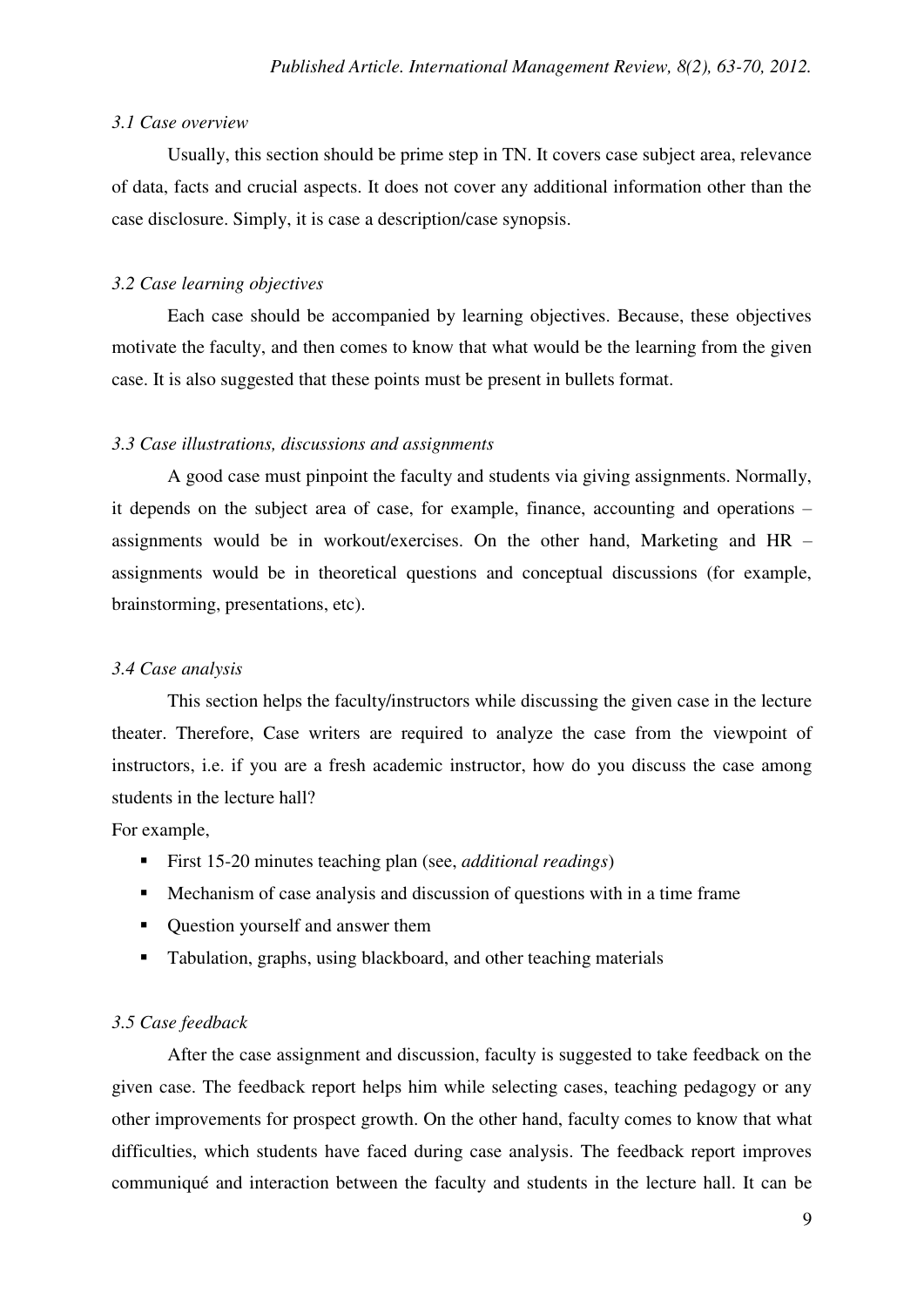oral or written, and may collect through online submission/email. Box 1 presents the suggestive feedback mechanism for case studies discussion. Students normally give their feedback on case learning using five point Likert's scale. This feedback assists the faculty member for progress in teaching pedagogy that would lead to their career advancement.

| <b>Box 1. Case feedback form</b> |                             |                |      |         |      |           |  |  |
|----------------------------------|-----------------------------|----------------|------|---------|------|-----------|--|--|
|                                  | Factor                      | Likert's scale |      |         |      |           |  |  |
|                                  |                             | Very poor      | Poor | Average | Good | Excellent |  |  |
| 1                                | Case title/synopsis         |                |      |         |      |           |  |  |
| 2                                | Relevancy of the subject    |                |      |         |      |           |  |  |
| 3                                | Case learning               |                |      |         |      |           |  |  |
| 4                                | Case inputs to students     |                |      |         |      |           |  |  |
| 5                                | Area/elective I             |                |      |         |      |           |  |  |
| 6                                | Area/elective II            |                |      |         |      |           |  |  |
| 7                                | Area/elective III           |                |      |         |      |           |  |  |
| 8                                | Overall opinion on the case |                |      |         |      |           |  |  |
| 9                                | Practicality and decision   |                |      |         |      |           |  |  |
| 10                               | Teaching method             |                |      |         |      |           |  |  |

## **4. Pros and Cons of Type II Case Studies**

The present conceptual study has both merits and limitations like theoretical studies in management and other sciences. The following observations have been made as critiques about the Type II case studies (see *Box 2*).

| <b>Box 2. Pros and Cons of Type II Case Studies</b>                                                                                                                                                                                                                                                                                                   |                                                                             |  |  |  |  |  |  |
|-------------------------------------------------------------------------------------------------------------------------------------------------------------------------------------------------------------------------------------------------------------------------------------------------------------------------------------------------------|-----------------------------------------------------------------------------|--|--|--|--|--|--|
| <b>Pros</b>                                                                                                                                                                                                                                                                                                                                           | Cons                                                                        |  |  |  |  |  |  |
| Coding and timing of the case collection data.                                                                                                                                                                                                                                                                                                        | Limited<br>authenticated<br>availability<br>secondary<br>of<br>information. |  |  |  |  |  |  |
| Case release form, i.e. permission is not required from<br>any person, firm or entity to publish Type II teaching<br>cases. Because of case release form, many young case<br>writers get disappointed, even not interested to write<br>cases for publication. In this setting, Type II cases are<br>more suggestible and appropriate for publication. | In some instances, it is difficult to sort and classify the<br>raw data.    |  |  |  |  |  |  |
| Easy to write and edit the raw data.                                                                                                                                                                                                                                                                                                                  | Getting relevant data is a difficult task.                                  |  |  |  |  |  |  |
| Learning objectives are clear and indicative.                                                                                                                                                                                                                                                                                                         | Data lost and alteration is a tragedy.                                      |  |  |  |  |  |  |
| Opportunity to present at seminars and conferences,                                                                                                                                                                                                                                                                                                   | Writing Type II case studies require more time.                             |  |  |  |  |  |  |
| and publish in case journals (see Appendix II).                                                                                                                                                                                                                                                                                                       | Linguistic mistakes, editing and clarification.                             |  |  |  |  |  |  |

## **5. Concluding remarks**

A good case study supposes to fulfill the learning objectives and feed the practical applications, or managerial decisions through theories, concepts, models and principles.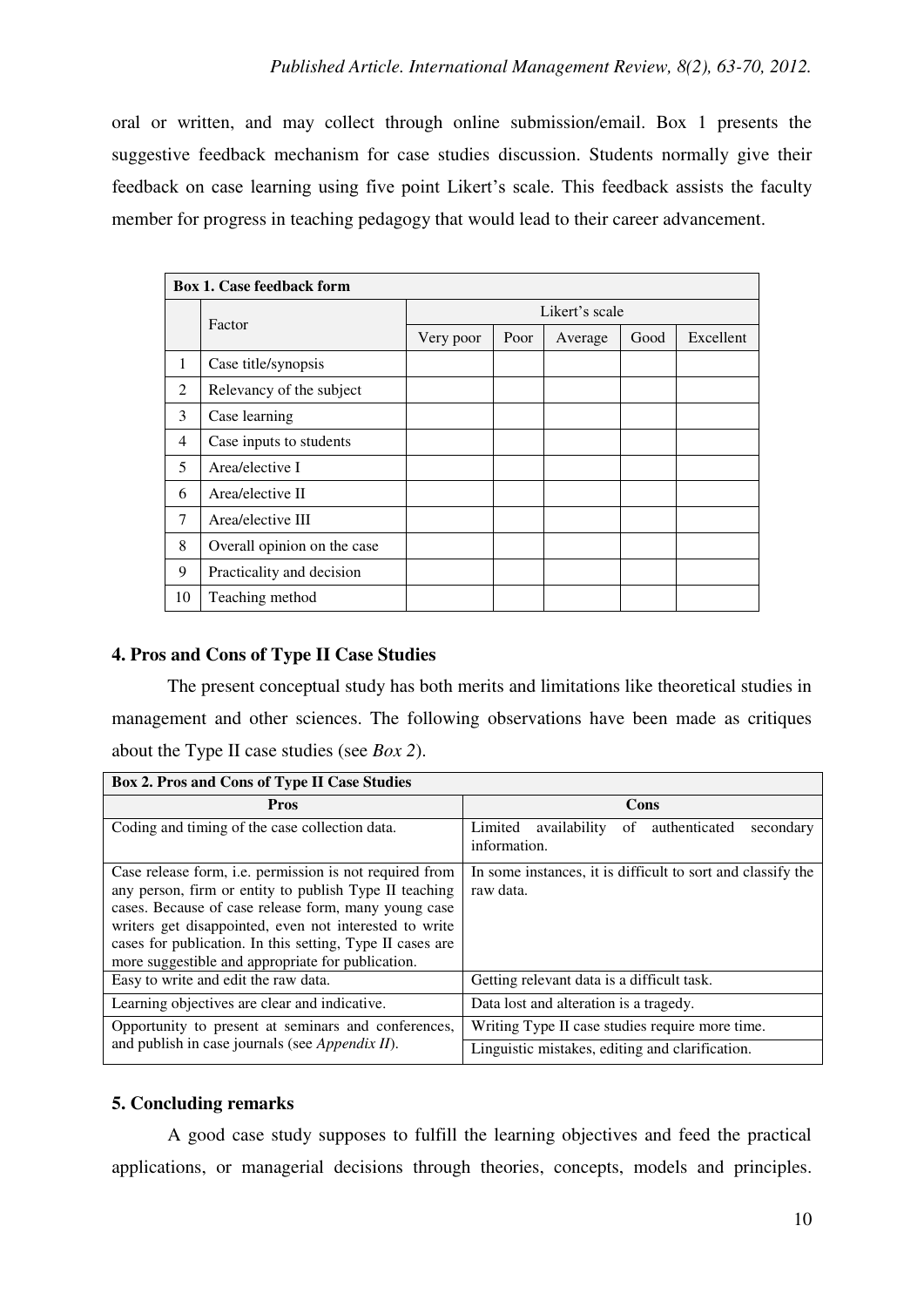Further, the case should be flexible to teach or insert a theme in different areas of study. A case encloses multiple faces would guide faculty and students in effective manner. Teaching theory through case learning is an interesting task, and it gives a meek confidence and opportunity to insight the issues more in depth rather than broad coverage. The changing business scenario and environment is a remarkable, and requires both soft and hard pedagogy to achieve objectives by the student peer groups. This conceptual framework suggest that how to design case studies from the secondary sources, which may facilitate faculty, instructors, senior researchers, authors and young scholars in their publications. Additionally, they shall not require waiting for case permissions to write Type II case studies. We believe that the study would inspire budding researchers and fresh faculty while applying case learning method in a lecture theater.

#### **References**

- Burton, G., & Thakur, M. (1995). *Management Today – Principles and Practice.* New Delhi: Tata McGraw-Hill.
- Isidora, D., Dorde, N., & Milovan, V. (2010). The role of case study method in management research. *Serbian Journal of Management*, *5*(1), 175-185.
- Ivancevich, J. M., Donnelly Jr. J. H., & Gibson, J. (2003). *Management – Principles and Functions.* 4<sup>th</sup> Ed. Richard D. Irwin Inc., USA.
- Koontz, H., & Weihrich, H. (2010). *Essentials of Management – An International Perspective.* 8<sup>th</sup> Ed. New Delhi: Tata McGraw Hill.
- Pamela, B., & Susan, J. (2008). Qualitative case study methodology: study design and implementation for novice researchers. *The Qualitative Report*, *13*(4), 544-559.
- Yin, R. K. (2003). *Case Study Research Design and Methods*. 3<sup>rd</sup> Ed. Thousand Oaks, CA: Sage Publications.

## **Additional Readings**

- Dhankhar, M. S. (2010). Five suggestions to improve quality in education. *University News – A Weekly Journal of Higher Education*, *47*(52), 13-14.
- Emerald Publishers. *How to write a teaching note.* Available at: http://www.emeraldinsight. com/products/new/pdf/How-To-Write-A-Teaching-Note.pdf (accessed December 10, 2011).

European Case Clearing House. *ECCH the case for learning.* Available at: [www.ecch.com](http://www.ecch.com/)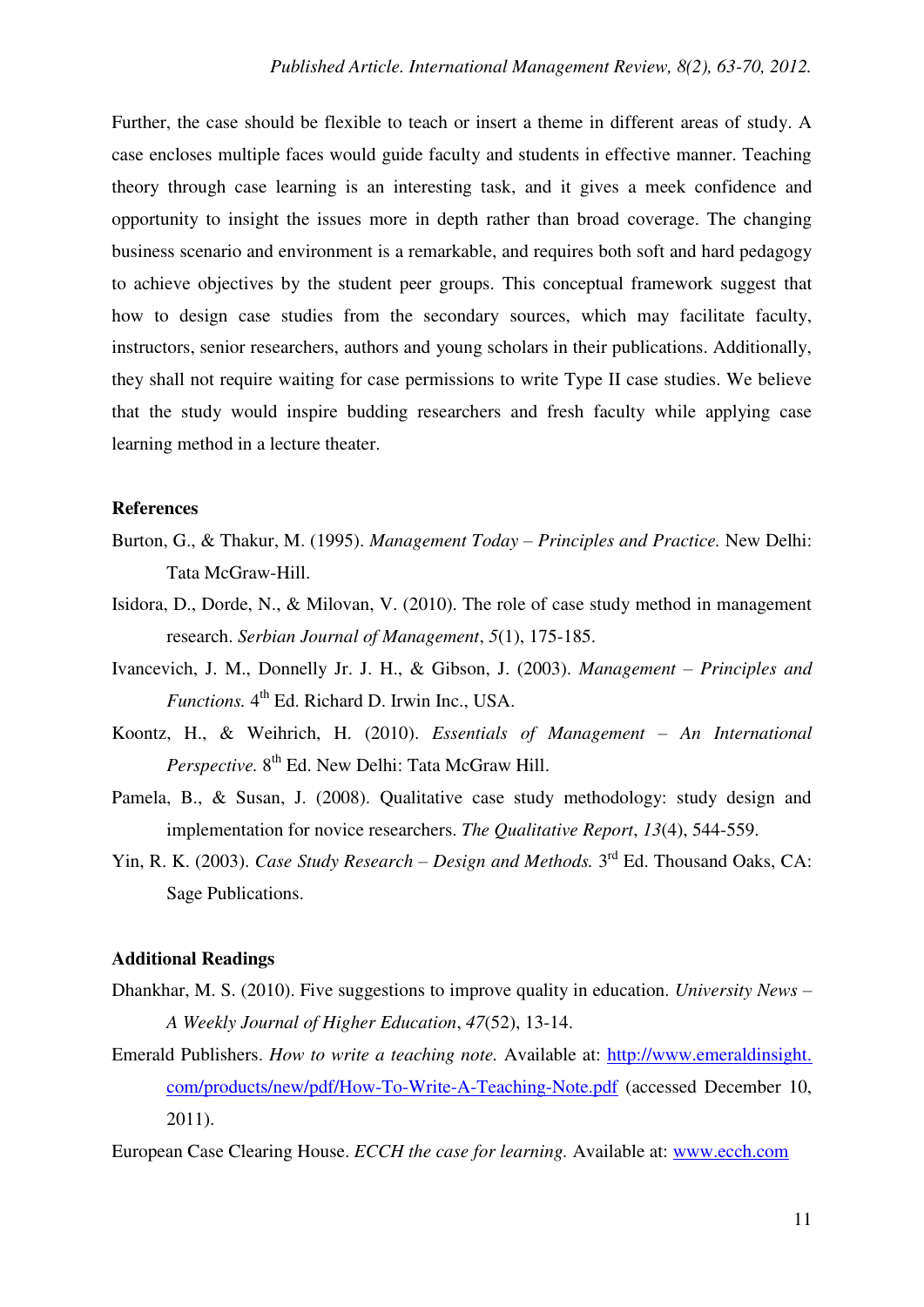- Farhoomand, A. *Writing teaching cases: a quick reference guide.* Available at: [http://www.emeraldinsight.com/products/new/pdf/quick\\_ref.pdf](http://www.emeraldinsight.com/products/new/pdf/quick_ref.pdf) (accessed November 30, 2011).
- Ivey Publishing. *Ivey – Teaching & Authoring tools.* Available at: https://www.iveycases. com//TeachingAuthoringTools.aspx
- Kachru, U. (2008). *Strategic Management – Concepts and Cases.* New Delhi: Excel Books.
- Singh, R. P. (2008). Quality assurance in educational research: A quest for possibility. *University News – A Weekly Journal of Higher Education*, *46*(48), 10-17.
- Sreekala, E. (2010). Blended learning as a strategy of innovation in education. *University News – A Weekly Journal of Higher Education*, *47*(49), 16-18.

# **APPENDIX**

| Appendix I. Case-study Structure                                                                                                                                     |  |  |  |  |  |
|----------------------------------------------------------------------------------------------------------------------------------------------------------------------|--|--|--|--|--|
| Opening paragraph (300-400 words): Case background, timing, location,<br>person, organization, important issue, and subject area.                                    |  |  |  |  |  |
| $\mathbf H$<br>Case side Tracks (300-400 words): It may include - before the crucial issue,<br>action taken, after the action accomplishment.                        |  |  |  |  |  |
| III<br>Background of the case (500 words): Brief introduction about the case, key<br>personnel, milestones of an organization, time line, key facts, firm structure. |  |  |  |  |  |
| IV<br>Case relevant data (400-500 words): Nature and current trends of industry, state<br>or country and global issues on the crucial aspect in the case.            |  |  |  |  |  |
| V<br>Case conclusion (300-400 words): Should explain the case in brief, for example,<br>what it would be, if not, on the other hand, in the next chance, etc.        |  |  |  |  |  |
| VI<br>Case Exhibits: This section is a collection of supported tables, figures, pictures,<br>and editable spreadsheets (in case of accounting and finance).          |  |  |  |  |  |